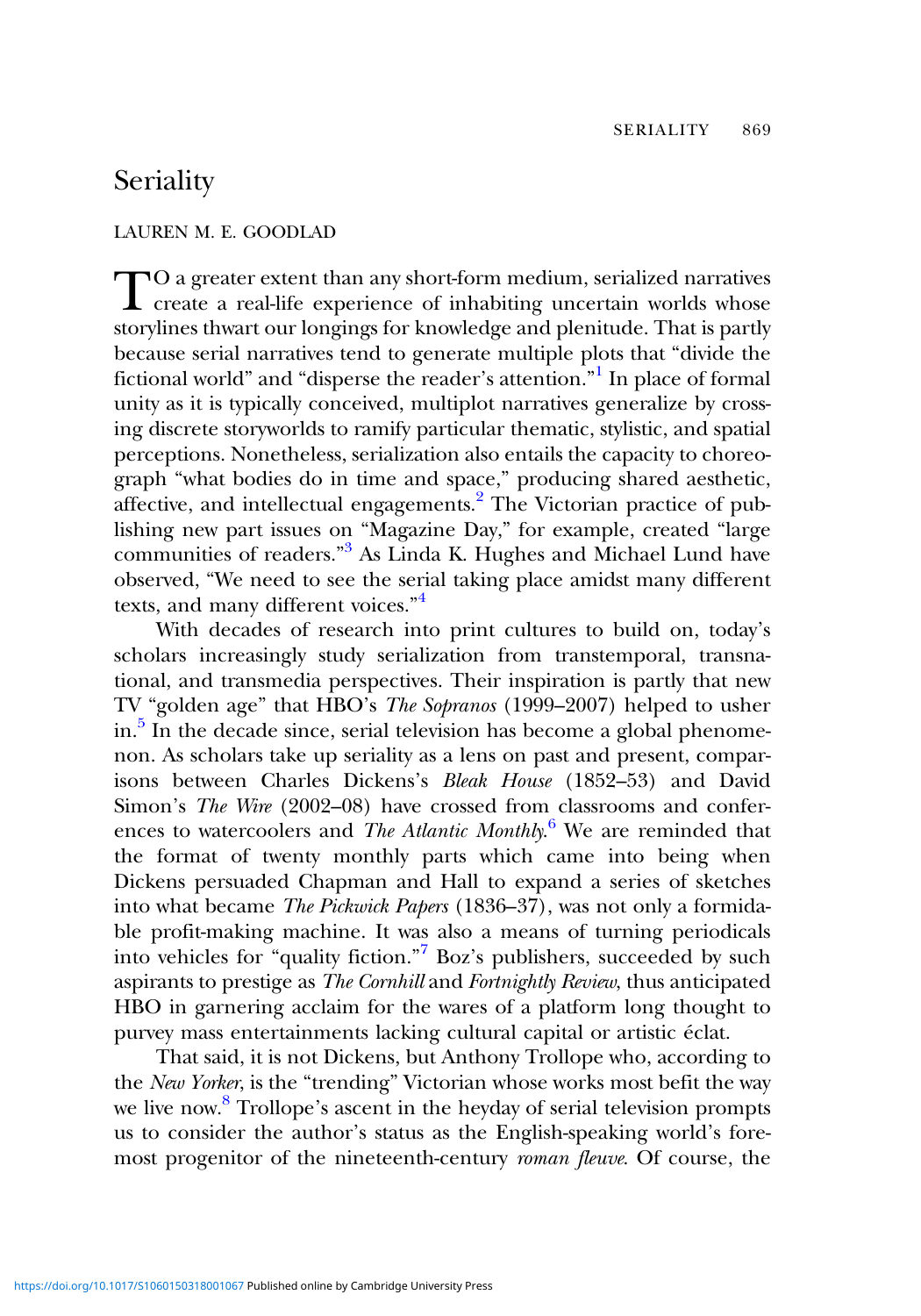most famous "novel river" is Honoré de Balzac's La Comédie humaine, which, at more than ninety works, far exceeds the seven or eight seasons of the longest-running television serials. By contrast, Trollope's Barsetshire and Palliser sequences, each composed of six novels over twelve- or fifteen-year spans respectively, offer stronger parallels to The Sopranos' six seasons in seven years, or *The Wire's* five seasons in six years.

If Trollope stands out as the ideal nineteenth-century novelist for comparing then and now, it is worth noting that the author had not yet serialized any novel before he was invited to write for the Cornhill's inaugural issue. Framley Parsonage (1860–61)—the work that elevated George Smith's new magazine into an industry leader and Trollope to a first-tier novelist—was the fourth Barsetshire chronicle, but it was only the first to be serialized. Perhaps as Smith and his editor, William Makepeace Thackeray, sought the right novel for their debut, they gravitated toward the only British writer at the time who was extending stories and characters across works as well as parts. What we know for certain is that Smith's request for "an English tale" with "a clerical flavour" called for another Barsetshire novel in spirit if not in letter.<sup>[9](#page-3-0)</sup>

To be sure, when Trollope first seized on the idea for The Warden (1855), he did not anticipate writing six novels set in the same imaginary county. Yet, by the time critics reviewed *The Last Chronicle of Barset* (1866– 67), they found Josiah Crawley's narrative ordeal woven into such ongoing storylines as Mr. Harding's life after his wardenship, Mrs. Proudie's rule of her husband's diocese, Lily Dale's refusal to accept John Eames, and Archdeacon Grantly's ever-strenuous attempts to rein in the forces of modernity. Trollope's return to Barsetshire after a four-year hiatus, produced a warm meditation on series form. The Barchester novels, wrote The Literary Examiner, are both "the best set of 'sequels' in our literature" and a new phenomenon; whereas Homer's epics and Aeschylus's tragedies were "complete stories," Trollope's "chain of nov-els" is "essentially a birth of our own time."<sup>[10](#page-3-0)</sup> The advantage of this mode of seriality, wrote The Athenaeum, is a "remarkable substance and vitality."<sup>[11](#page-3-0)</sup>

If such comments tell against Henry James's still-influential critique of Trollope's supposed lack of formal interest, $12$  they also open pathways for transtemporal and transmedia comparison. The "last news from the Cathedral-close . . . has now reached us" declared the *British Quarterly* Review, as though beckoning aficionados to join the discussion of a pop-ular finale.<sup>[13](#page-3-0)</sup> By populating the "homogeneous" and "empty" time-space of modernity with "endeared" scenes, situations, and characters, <sup>[14](#page-3-0)</sup> such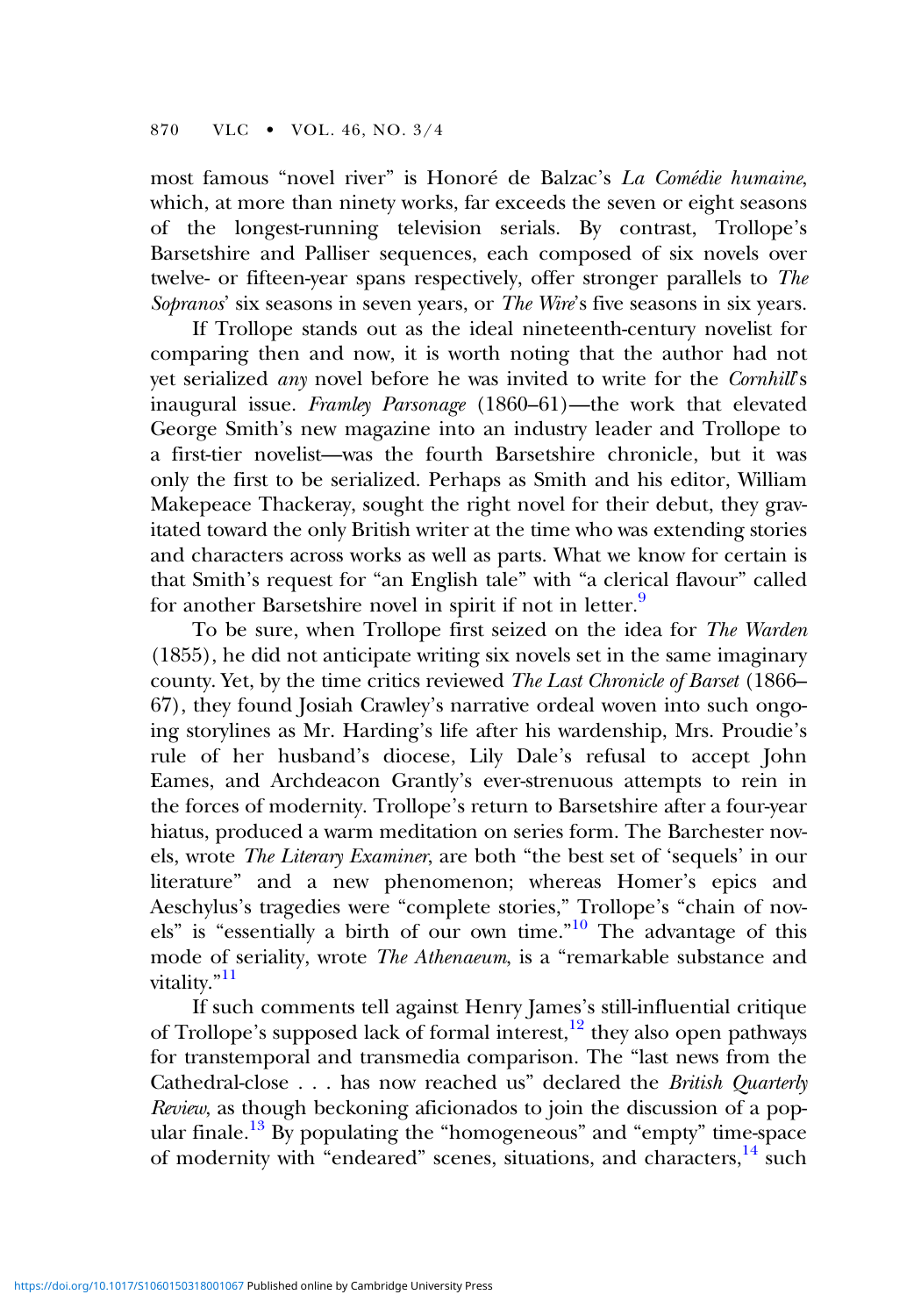<span id="page-2-0"></span>serials, in the words of the *London Review* "inspire . . . gentle melancholy" on their closing.<sup>[15](#page-3-0)</sup> Long-form serials (even if we consume them rapidly) mark time's passage through purposeful pauses between chapters and installments while staging dialectical movement between parts and wholes. The sync between narrative time and the lived time of audiences which they accentuate, invites communities of conversation around shared temporal, affective, and aesthetic experience.

As the *London Review* put it, "If this really be . . . the last chronicle of Barset," "we cannot but feel grieved . . . to say farewell." "Barset has long been a real country": the "voices of the people . . . known to our ears, and the pavements . . . familiar to our footsteps."<sup>[16](#page-3-0)</sup> For comparative nineteenth-centuryists working across the longue durée, $17$  the study of seriality invites continued exploration of untapped archives and new ways of understanding familiar works in light of dialogues with our own fast-transforming material culture.

## **NOTES**

- 1. Peter Garrett, The Victorian Multiplot Novel: Studies in Dialogical Form (New Haven: Yale University Press, 1980), 2.
- 2. Robyn R. Warhol, Having a Good Cry: Effeminate Feelings and Pop-Culture Forms (Columbus: Ohio State University Press, 2003), 72.
- 3. Laurel Brake, Print in Transition, 1850–1910: Studies in Media and Book History (New York: Palgrave, 2001), 11.
- 4. Linda K. Hughes and Michael Lund, The Victorian Serial (Charlottesville: University Press of Virginia, 1991), 11.
- 5. Mohsin Hamid, "Are the New 'Golden Age' TV Shows the New Novels?" with Adam Kirsch, New York Times Sunday Book Review, February 25, 2014.
- 6. On Dickens and serial television, see, Sean O'Sullivan, "Old, New, Borrowed, Blue: Deadwood and Serial Fiction," in Reading "Deadwood," ed. David Lavery, (London: Tauris, 2006), 115–29; for a thoroughgoing study of The Wire's seriality, see Frank Kelleter, Serial Agencies: The Wire and its Readers (Arlesford: Zero Books, 2013); and, for a popular spoof suggesting The Wire's Victorian provenance, see Joy DeLyria and Michael Sean Robinson, "'When It's Not Your Turn': The Quintessentially Victorian Vision of Ogden's The Wire," part of an online roundtable on The Wire on the weblog, The Hooded Utilitarian, March 23, 2011, [http://www.hoodedutilitarian.com/2011/03/when-its-not-your](http://www.hoodedutilitarian.com/2011/03/when-its-not-your-turn-the-quintessentially-victorian-vision-of-ogdens-the-wire/)[turn-the-quintessentially-victorian-vision-of-ogdens-the-wire/](http://www.hoodedutilitarian.com/2011/03/when-its-not-your-turn-the-quintessentially-victorian-vision-of-ogdens-the-wire/), as well as